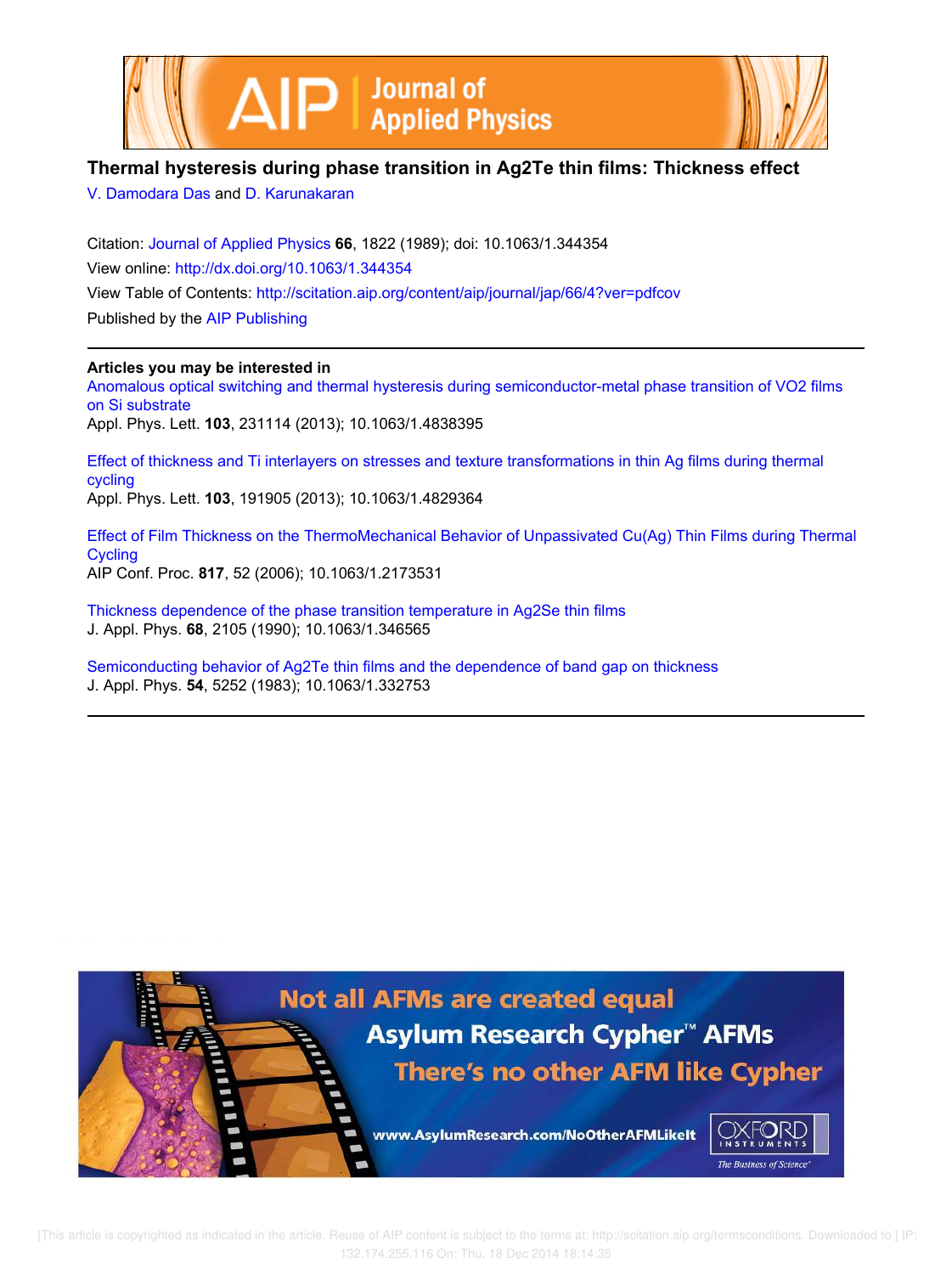# Thermal hysteresis during phase transition in  $Ag_2Te$  thin films: Thickness effect

V. Damodara Das and D. Karunakaran

*Thin Film Laboratory, Department of Physics, Indian Institute afTechnology, Madras 600 036, India* 

(Received 27 January 1989; accepted for publication 17 April 1989)

Electrical conductivity and thermoelectric power measurements as a function of temperature have been carried out on Ag<sub>2</sub>Te thin films of different thicknesses prepared on glass substrates at room temperature in a vacuum of  $5 \times 10^{-5}$  Torr. It is found that the phase transition temperatures (located by a steep change in resistance and thermoelectric power with temperature) during heating and cooling are different, thereby showing a thermal hysteresis during the phase transition. It is also found that the magnitude of the hysteresis is a function of thickness, increasing with decreasing thickness. This can be due to the large surface-to-volume ratio, small grain size, and a large density of dislocations in thin films.

#### **INTRODUCTION**

Compounds of  $A_2^I B^{VI}$  type are attracting increasing attention because of their potential applications in semiconductor technology. The compound  $Ag_2Te$  is a narrow-bandgap semiconductor with a high electron mobility  $(\mu_n \sim 10000 \text{ cm}^2/\text{V s at } 300 \text{ K})$  and a low lattice thermal conductivity. It exists in two modifications, a low-temperature monoclinic/orthorhombic modification  $(\beta)$  and a high-temperature  $(\alpha)$  cubic (fcc) one. The phase transition, accompanied by a number of characteristic features of the electrical and thermal properties, takes place at  $415 \pm 5$  K.

Hysteresis is a common feature of both thermal and pressure transitions of the first order. It manifests itself as a difference in the transformation temperatures or pressures in the forward and reverse directions. Some very careful investigations of this phenomenon have been made, from which it appears that when it exists it shows no sign of vanishing in a reasonable period of time and that it is unaffected by the measures which normally assist the establishment of equilibrium.<sup>1</sup>

In the literature, some attempts have been made to explain thermal hysteresis in transitions. Schafer<sup>2</sup> considered thermal hysteresis as arising from the relatively smail domain sizes, while Dinichert<sup>3</sup> and Frank and Wirtz<sup>4</sup> explained this on the basis of the different densities of the two phases, causing a strain energy. Thomas and Staveley<sup>5</sup> have proposed a model based on Turnbull's<sup>6</sup> theory of nucleation from melts, where the initial growth of the new phase is hindered by the interphase free energy and the strain to which the growing phase is subjected. They have also pointed out that the thermal hysteresis (and the strain energies) may be related to the difference in the volumes of the two phases,  $\Delta V$ . Based on the principles of elasticity, it has been shown<sup>7</sup> that the strain energy is a function of  $\Delta V$ .

Sharma<sup>8</sup> has studied in detail the structural transformations in  $Ag<sub>2</sub>Te$  and  $Ag<sub>2</sub>Se$  thin films by electron diffraction technique. His studies indicate that transformation temperatures during heating and cooling are 430 and 388 K, respectively, in the case of  $Ag<sub>2</sub>Te$  thin films, and 439 and 380 K in the case of Ag<sub>2</sub>Se thin films. On the other hand, x-ray diffraction studies carried out by Mamedov, Gadzhiev, and

Nurieva<sup>9</sup>on synthesized bulk samples of Ag*z* Te reveal that the transition takes place during heating at 420 K and during cooling at 411 K, while the studies<sup>10</sup> on Ag<sub>2</sub>Se reveal the transformation temperatures during heating and cooling to be 403 and 394 K.

In the present paper, thermal hysteresis behavior observed during the first-order phase transitions of  $Ag_2Te$  thin films by electrical resistance and thermoelectric power measurements is reported and discussed.

#### EXPERIMENT

 $Ag<sub>2</sub>$  Te thin films of different thicknesses were prepared by evaporation of Ag<sub>2</sub>Te bulk alloy onto cleaned glass substrates, in a vacuum of  $5 \times 10^{-5}$  Torr. To prepare the bulk alloy, Ag and Te of99.999% purity (Nuclear Fuel Complex, D.A.E., Hyderabad, India) in their stoichiometric proportion (2:1) were melted in an evacuated quartz ampule and maintained at a temperature of  $1100^{\circ}$ C, which is about 100°C beyond the melting point of the compound, for about 12 h. Then it was cooled and annealed at 750'C for several hours and then cooled further slowly to room temperature. In this way, a uniform ingot of  $Ag<sub>2</sub>Te$  was obtained. The formation of the compound was confirmed by taking x-ray powder diffraction patterns [Fig. 1 (a)] of the sample from different regions of the ingot. The EDAX analyzer attached to a Philips scanning electron microscope was used for the compositional analysis of the bulk  $Ag<sub>2</sub>Te$ , which also gave a near-stoichiometric composition.

The glass substrates were cleaned by first immersing them in chromic acid for an hour, cleaning them with detergent solution and distilled water, and then drying them. They were further cleaned with isopropyl alcohol and mounted inside the deposition chamber. Thick silver contact films were deposited at the ends of the substrates before they were mounted on the substrate holder inside the deposition chamber. The lateral dimensions of the films were 3 cm $\times$  1 em, and the source-to-substrate distance was about 20 cm. The thickness was measured *in situ* using a quartz-crystal monitor, and the deposition conditions were maintained almost the same for all the films. X-ray diffractograms of the films were taken, and it was found that the prominent dif-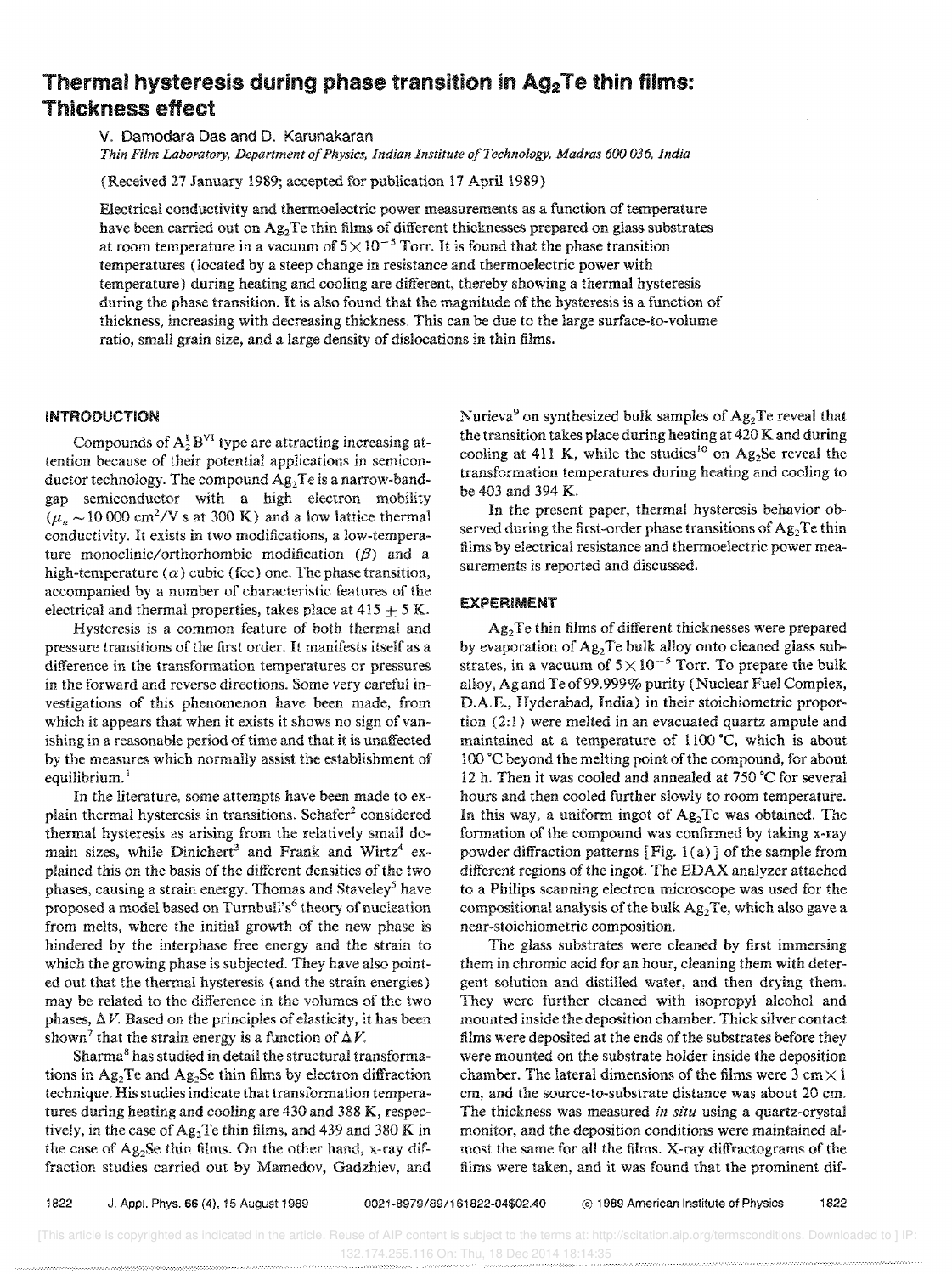

FIG. 1. (a) X-ray powder photograph of the  $Ag_2Te$  bulk alloy. (b) Typical x-ray diffractogram of a  $Ag<sub>2</sub>Te$  thin film.

. fraction lines of the film and also their relative intensities compared well with those of the bulk ingot, thus confirming the formation of  $Ag_2Te$  films [Fig. 1(b)]. The compositional analysis carried out on as-grown films by a Philips scanning electron microscope attached with an EDAX analyzer also gave a near-stoichiometric composition. Figures  $2(a)$  and  $2(b)$  show the results of the EDAX analysis carried out on the bulk sample and the thin film, respectively. It



(b)

FIG. 2. (a) EDAX spectrum of the Ag<sub>2</sub>Te bulk alloy. (b) Typical EDAX spectrum of an  $Ag<sub>2</sub>Te$  thin film.

1823 J. Appl. Phys., Vol. 66, No.4, 15 August 1989







FIG. 3. (a) Transmission electron micrograph of an  $Ag<sub>2</sub>Te$  thin film. (b) Electron diffraction pattern of the film in  $(a)$ .

is seen from the figures that the ratio of the peaks corresponding to Ag and Te in the bulk and the thin films is the same, confirming the stoichiometry in the thin films too [the additional peak in Fig.  $2(b)$  of the film is silicon coming from the glass substrate used]. Figures 3(a) and 3(b) show the transmission electron micrograph and selected area diffraction pattern of a typical film grown over rock salt. It is seen from the electron diffraction pattern that the film is poly crystalline, but there is a tendency toward preferred orientation. The film resistances were measured as a function of temperature using a Wheatstone's network. The films were heated uniformly at the rate of 1 K/min. The temperature of the films was measured using a copper Constantan thermocouple which was placed on the substrate surface very close to the film. All the measurements were made in a vacuum of about  $5 \times 10^{-5}$  Torr in order to avoid oxidation or adsorption of gases as much as possible,

#### **RESULTS**

Figure 4 shows the typical scanning calorimetric analysis curves of reversible thermal transitions of finely powdered Ag<sub>2</sub>Te specimens showing hysteresis. Figure  $5(a)$ shows the plot of electrical resistance as a function of temperature during both heating and cooling for a  $Ag<sub>2</sub>Te$  film of

v. D. Das and D. Karunakaran 1823

 [This article is copyrighted as indicated in the article. Reuse of AIP content is subject to the terms at: http://scitation.aip.org/termsconditions. Downloaded to ] IP: 132.174.255.116 On: Thu, 18 Dec 2014 18:14:35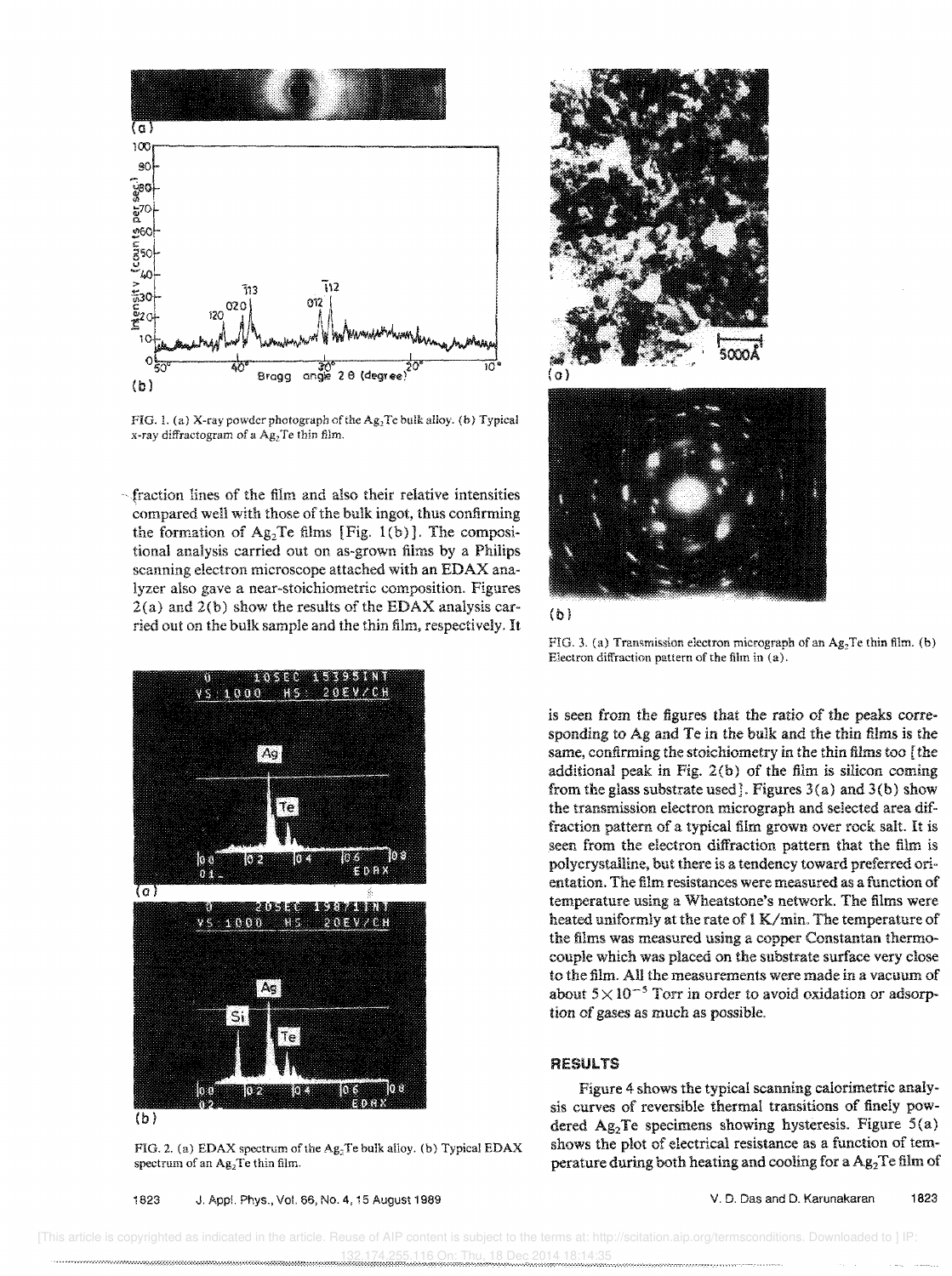

FIG. 4. Differentia! scanning calorimetric curves of reversible phase transition in powdered specimen of  $Ag<sub>2</sub>Te$  showing hysteresis.

thickness 820  $\AA$  in the temperature range of about 360-440 K. It is seen that the phase transition during heating occurs at 429 K, while during cooling at 405 K, thus exhibiting thermal hysteresis of magnitude 16 K. Figures  $5(b)$  and 5 ( c) show similar plots for the films of thicknesses 590 and 1300 A. It is seen from the figures that hysteresis behavior is clearly exhibited by films of all thicknesses and it is worth mentioning that  $\Delta T$  is found to increase with a decrease of thickness. Also, as observed by Sharma,<sup>8</sup> the transition temperatures are higher compared to those of the alloys in the bulk state. Figures  $6(a)$ -6(c) show the plots of thermoelectric power as a function of temperature during both heating and cooling for Ag<sub>2</sub>Te films of thicknesses 630, 870, and 920 Å in the temperature range of about 300-440 K. These plots also exhibit the hysteresis behavior.

#### **DISCUSSION**

There can be two reasons for the hysteresis. The first one is the formation of a hybrid crystal where both the phases coexist in a small temperature range. Because of the additional terms involved due to strain and interfacial energies, the hysteresis can appear as suggested by Ubbelhode.<sup>11</sup> Alternatively, and more probably, as mentioned in Ref. 12, the hysteresis may arise because the new phase has first to nucleate and then grow, and there will always exist a nucleation barrier whose magnitude will be different for transformations in the opposite directions. In the present case, the hightemperature phase crystal has a larger volume and hence has to be formed in the matrix of the lower volume of the lowtemperature phase while heating. This will involve a large strain energy due to compression and hence larger activation energy for nucleation. In the reverse transformation, the crystal of lower volume has to grow in the matrix of the higher volume phase during cooling and hence the strain energy involved will be lowered. The difference in the activation energies needed for nucleation in the two directions will require the transition to occur at different temperatures and hence will give rise to a thermal hysteresis, as observed.

In the present phase transition studies on thin films, as the thickness decreases, the hysteresis range  $\Delta T$  is found to increase. A physical basis for the large hysteresis range observed in thin films has been given by Parshad and Sharma.<sup>13</sup> According to them, it is plausible to assume that there is a potential barrier between the atomic arrangements of the two phases. Also, any increase in the anisotropy of interatomic forces or in the interatomic arrangement will make it more difficult for the atomic distribution to change over from one phase to another, thus increasing the barrier height. Because of large surface area-to-volume ratio in thin films, there are appreciable inward forces which are expected to increase the barrier height. Also, the large density of dislocations which is observed to occur in thin films will cause an increase in the anisotropy in the interatomic arrangement, thus increasing the barrier height

Factors like particle size, rate of heating, and impurities also appear to affect the magnitude of thermal hysteresis. Natarajan, Das, and Rao<sup>14</sup> have investigated particle size effects on thermal hysteresis of the crystal structure transformation of quartz,  $K_2SO_4$ ,  $KNO_3$ ,  $NH_4Br$ , and AgI. The



FIG. 5. Resistance vs temperature plots of Ag<sub>2</sub>Te thin films of thicknesses (a) 820, (b) 590, and (c) 1300 Å showing thermal hysteresis in phase transition.

1824 J. Appl. Phys., Vol. 66, No.4, 15 August 1989 V. D. Das and D. Karunakaran 1824

..............• ;.:.:.:.:.:.:.: ................... , .. [This article is copyrighted as indicated in the article. Reuse of AIP content is subject to the terms at: http://scitation.aip.org/termsconditions. Downloaded to ] IP: 132.174.255.116 On: Thu, 18 Dec 2014 18:14:35